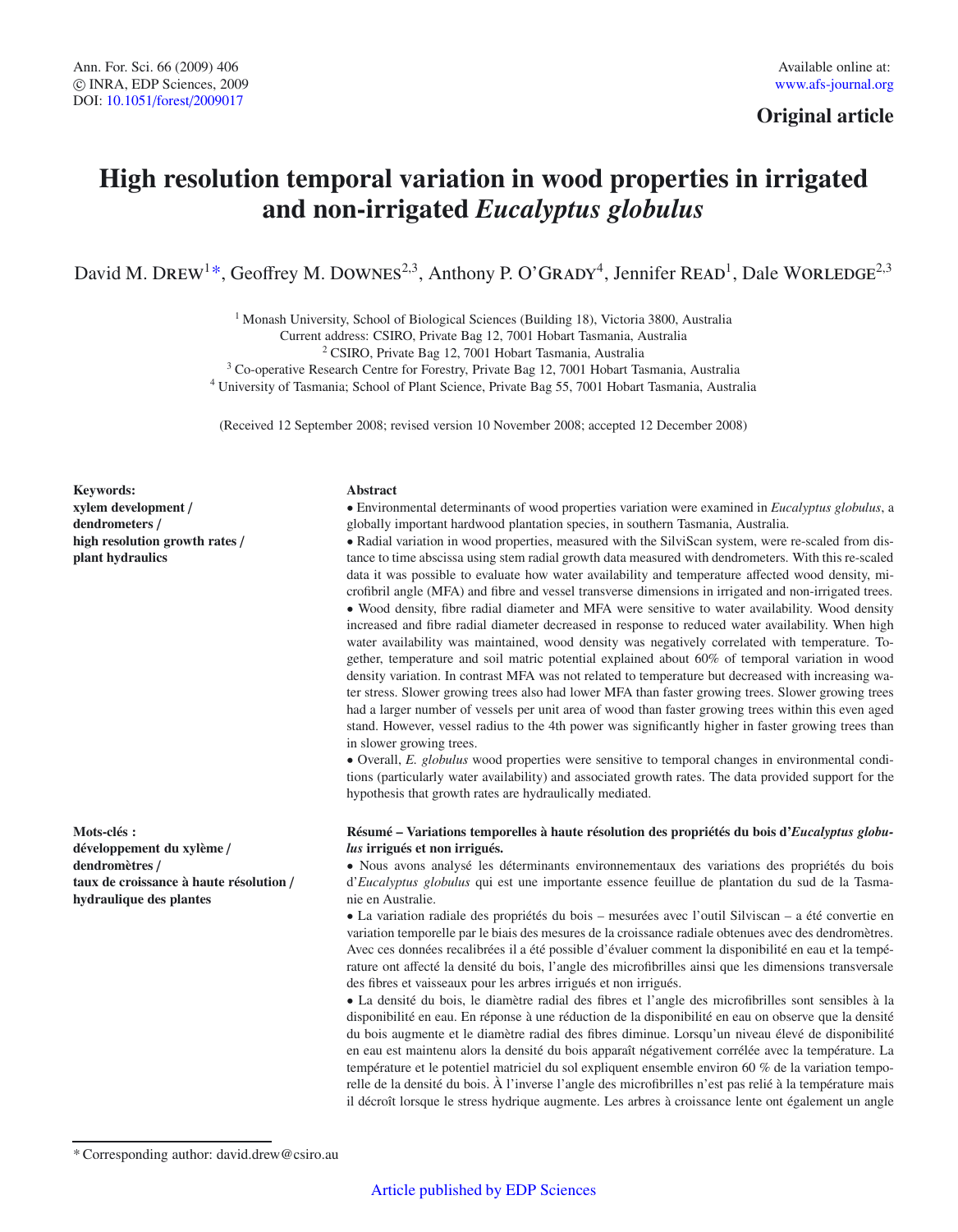des microfibrilles plus faible que les arbres à croissance rapide. Au sein des peuplements équiennes, les arbres à croissance lente on un plus grand nombre de vaisseaux par unité de surface du bois que les arbres à croissance plus rapide. Cependant la puissance quatrième du rayon des vaisseaux est significativement plus élevée pour les arbres à croissance rapide que pour les arbres à croissance lente.

• Dans l'ensemble les propriétés du bois d' *E. globulus* sont sensibles aux variations temporelles des conditions environnementales (en particulier la disponibilité en eau) et sont associées aux taux de croissance. Les données fournies confirment l'hypothèse que les taux de croissance sont régulés hydrauliquement.

## **1. INTRODUCTION**

*Eucalyptus globulus* (Labill.) has become an important commercial forestry species worldwide, particularly for the production of pulp but also for the manufacture of other wood products. It is well established that the growth and functioning of *E. globulus* is sensitive to water availability (Drew et al., [2008;](#page-8-0) O'Grady et al., [2008](#page-9-0)). However the mechanisms linking wood properties to environmental factors such as temperature and water availability have not generally been well elucidated. Variation in wood properties is subject to genetic control, the environment in which the trees are grown, and to gene-byenvironment interactions (Zobel and Jett, [1995\)](#page-9-1). Wood development processes are affected by the environment directly and indirectly via physiological responses in the cambial zone (Larson, [1994\)](#page-8-1). Cambial responses and variations in wood properties are often difficult to interpret and generalise, due to the complexity and co-variance of factors involved in controlling xylem development, including tree hormonal balance, carbon fixation and allocation and tree water status (Chaffey, [2002\)](#page-8-2).

The expansion of individual fibres and vessels requires that developing cells generate sufficient turgor and control the rheostatic properties of expansion in the cell wall, both of which will be impeded when hormonal balances change and water potential gradients across the developing xylem are steep (Cosgrove, [1986\)](#page-8-3). When the processes of cell expansion and wall thickening are limited by water availability or other environmental factors, properties such as wood density and MFA may be markedly altered. In study of high resolution wood property variation in *Picea abies*, an increase in wood density occurred (creating a false ring) in association with increased drought stress (Bouriaud et al., [2005\)](#page-8-4). Downes et al. [\(2004](#page-8-5)) and Wimmer et al. [\(2002\)](#page-9-2) showed that wood density in *E. nitens* declined when water availability increased and Wimmer et al. [\(2002\)](#page-9-3) demonstrated that MFA in *Eucalyptus nitens* (Deane and Maiden) increased when water stress was released. Drew and Pammenter [\(2007\)](#page-8-6) observed increased cambial width and meristematic activity in relation to increased water availability in two sub-tropical hybrid *Eucalyptus* clones, highlighting the sensitivity of the mechanisms controlling wood properties development to water status.

Temperature may also play an important role in determining wood properties as growth rate and cambial activity are strongly regulated by temperature. Species from environments exhibiting large seasonality in temperature often have well defined annual growth rings and distinct variation in wood properties (Sandercock et al., 1995). In eucalypts, however, the relationships between temperature and wood properties are more complex (Thomas et al., [2004\)](#page-9-4). Downes et al. [\(2004\)](#page-8-5) found that the correlation between temperature and wood properties such as wood density and MFA were poor, and recognized that such correlations can be easily confounded by other limiting factors, particularly water availability. However, temperature does significantly affect growth rates in eucalypts. Drew et al. [\(2008\)](#page-8-0) and Wimmer et al. [\(2002\)](#page-9-3) both demonstrated correlations between rates of stem increment and seasonal temperature. Drew et al. [\(2008\)](#page-8-0) also found large variability in growth rates within an even aged *E. globulus* stand, where dominant trees had higher growth rates due to faster recovery from daily shrinkage events than suppressed trees, suggesting a hydraulically mediated constraint on stem growth. Thus unraveling the various controls on growth rates and the impact of these on resultant wood properties can be a complicated task (Thomas et al., [2004,](#page-9-4) [2006\)](#page-9-5).

In order to develop an understanding of the causes of wood property variation, it is necessary to know when wood was formed to assess the effects of prevailing environmental conditions. Tree rings in the wood of *E. globulus* tend to be difficult to recognise, often not occurring on an annual basis (Leal et al., [2003\)](#page-8-7). This has limited our ability to develop a mechanistic understanding of the processes driving wood formation and ultimately fibre properties. In this study we have rescaled wood properties data of irrigated and non-irrigated *E. globulus* trees from distance to time abscissa. The main goal of this approach was to unravel environmental controls on the development of wood properties. The aims of the study were to describe the effects of water availability and temperature on wood property variation over time. In addition, differences in average wood properties between slow- and fast-growing trees were examined to better understand the role of growth rates on wood properties variation.

#### **2. MATERIALS AND METHODS**

### **2.1. Site description**

This research was conducted at the Pittwater research plantation, 20 km east of Hobart in south east Tasmania, Australia (42.8 S, 147.5 E, 9 mAMSL). The soil at the site has an aeolian-derived sandy A-horizon 1.5–2 m deep, overlaying a sandy-clay to clay B horizon. The depth to water table varies from 2–4 m.

Climate for the region is classified as being cool temperate maritime. Rainfall in this region is usually evenly distributed throughout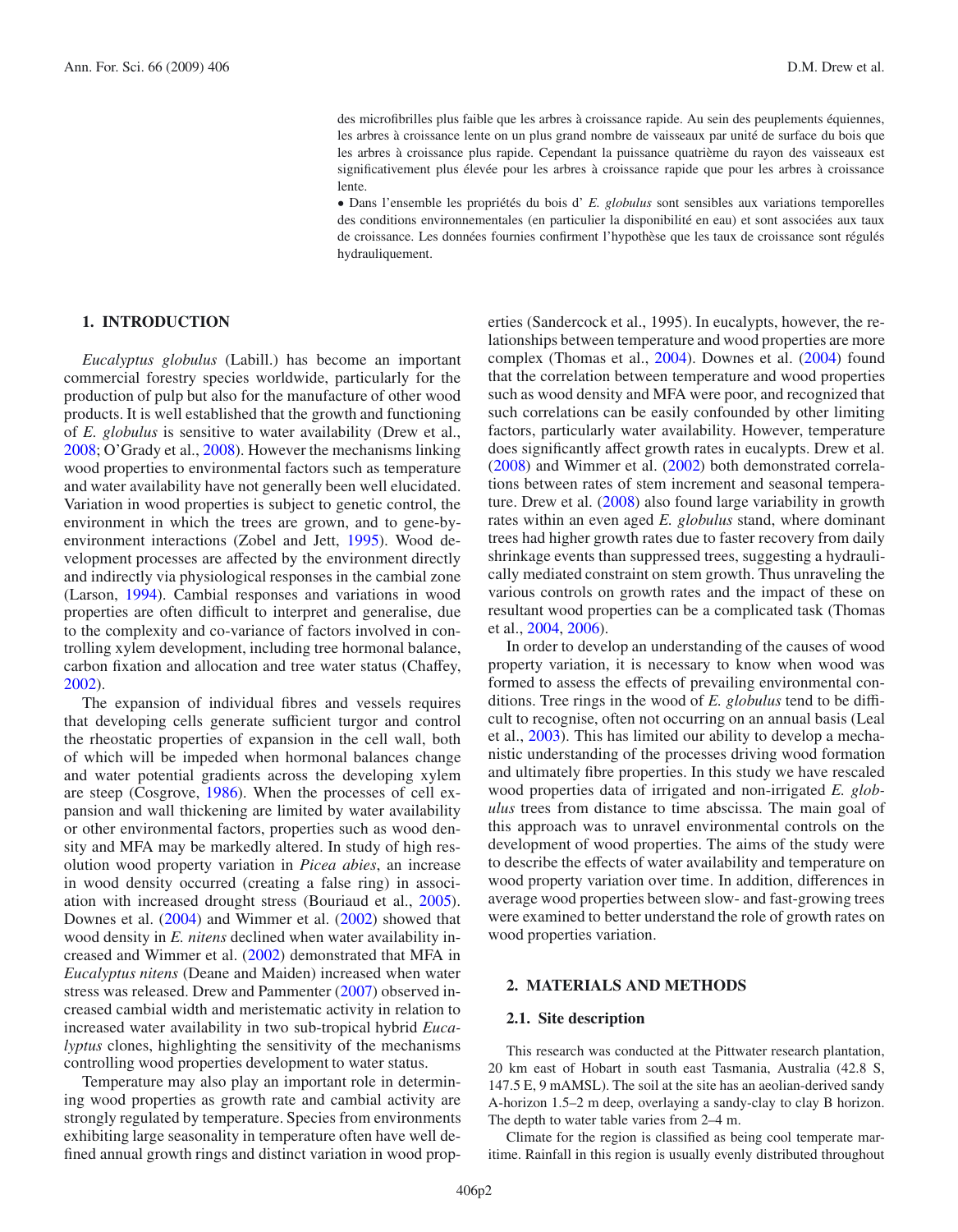the year with an average of about 500 mm per year. Variation in the timing and amount of rainfall tends to be high, however. Total rainfall for the 23 months of the study was 783 mm, which is substantially less than the long-term average rainfall for the site (512 mm·y−<sup>1</sup> at Hobart airport, adjacent to the site). Pan evaporation rates are typically in excess of 1 300 mm per year. Mean daily maximum and minimum temperatures vary between 22.5 ◦C and 12.5 ◦C and 12.0 ◦C and 4.0 ◦C for summer and winter respectively (Australian Bureau of Meteorology (BOM); URL: [www.bom.gov.au\)](www.bom.gov.au).

The stand was established in September 2002 using *E. globulus* seedlings sourced from Gunns Woolnorth seedling orchard in NW Tasmania. Seedlings were on average 17 cm high and had a mean leaf area of  $37 \text{ cm}^2$  at the time of planting and were planted in nine growth plots each containing 25 trees, covering an area of 225  $m<sup>2</sup>$  at a spacing of 3 m  $\times$  3 m (equivalent to 1 111 stems ha<sup>-1</sup>). The original experiment consisted of three water availability treatments arranged using a three-way Latin square (for details see O'Grady et al [2005](#page-9-6)). In the current study, results are only reported from two treatments; the rainfed ("non-irrigated") and the full irrigation ("irrigated") treatment. The rain-fed plots were not irrigated, except for the three months just following establishment, and trees were totally reliant on rainfall or soil water. In the irrigated plots, irrigation was applied to ensure a relatively uniform, non-limiting supply of water throughout the soil profile. An irrigation event equivalent to 6 mm of rainfall was applied every second night throughout the course of the experiment, except during winters of 2005 and 2006. In 2005, irrigation was switched off in early May and only restored in November, while in 2006 irrigation was turned off in May and restored in early July.

Granulated fertiliser was applied evenly across the site at a rate of 106 kg ha<sup>-1</sup> y<sup>-1</sup> N, 59 kg ha<sup>-1</sup> y<sup>-1</sup> P and 60 kg ha<sup>-1</sup> y<sup>-1</sup> K, also including a suite of trace elements (O'Grady et al., [2005\)](#page-9-6). Manual and chemical weed control was maintained throughout the experiment.

#### **2.2. Weather and soil water data**

Weather at the site was monitored using an automatic weather station, installed approximately 100 m NE of the plantation in an open field. Temperature and humidity were measured using a temperature/humidity probe (Vaisala HMP35A, Helsinki, Finland) mounted 1.5 m above ground level inside a Stevenson screen. Rainfall was measured using a tipping bucket rain gauge, 200 mm in diameter and 0.2 mm per tip (Monitor Sensors TBRG Qld, Australia). Total radiation was measured at 2 m above ground level using a Licor Li200x pyranometer (LiCor Biosciences, Nebraska, USA). Weather data were interrogated every minute. Vapour pressure deficit (*D*) was calculated from relative humidity  $(R_H)$  and air temperature  $(T_A)$  (Goff and Gratch, [1946](#page-8-8)):

$$
V_{\rm S} = 0.611e^{(17.27T_{\rm A}/T_{\rm A}+237)}\tag{1}
$$

$$
D = \left( \left( \frac{R_{\rm H}}{100} \right) V_{\rm S} \right) - V_{\rm S},\tag{2}
$$

where  $V<sub>S</sub>$  is saturated water vapour pressure (kPa).

Daily temperatures at the research site reached a maximum of 37 °C and a minimum of  $-2$  °C during the study period. Maximum vapour pressure deficit (*D*) achieved at the site was 4.7 kPa, and minimum 0.08 kPa.

| Treatment     | Dominance class | Tree number | $DBH$ (cm) |
|---------------|-----------------|-------------|------------|
| Irrigated     |                 | 43          | 6.8        |
|               | Suppressed      | 83          | 9.2        |
|               |                 | 184         | 8          |
|               |                 | 36          | 10.3       |
|               | Average         | 51          | 10.4       |
|               |                 | 85          | 11.5       |
|               |                 | 34          | 15.6       |
|               | Dominant        | 60          | 12.3       |
|               |                 | 94          | 14.1       |
|               |                 | 195         | 11.7       |
|               | Suppressed      | 20          | 7.5        |
| Non-irrigated |                 | 111         | 9.4        |
|               |                 | 210         | 6.4        |
|               |                 | 15          | 10.2       |
|               | Average         | 202         | 10.5       |
|               |                 | 292         | 10.5       |
|               |                 | 13          | 11.3       |
|               |                 | 110         | 13.8       |
|               | Dominant        | 217         | 11.9       |
|               |                 | 231         | 11.5       |

<span id="page-2-0"></span>**Table I.** Sample tree information. Tree "dominance classes" were determined by assessing stem DBH compared to the mean DBH in the experiment.

#### **2.3. Soil and leaf water potential**

Soil moisture content has been monitored monthly at the site since establishment using a Neutron moisture meter (NMM probe Hydroprobe CPN503, ICT International, CA, USA). An access tube was installed in the middle of each plot and NMM counts were recorded at 15–20 cm intervals to approximately 2 m below ground level. Calibrations between relative water content (RWC) and NMM counts developed for soils at the site were used to convert counts to relative water content ( $g·g<sup>-1</sup>$ ). RWC was converted to matric potential based on soil water release curves developed for soils at the site.

Pre-dawn leaf water potential  $(\Psi_{\text{leaf}})$  was measured approximately monthly from November 2005 through to April 2006. For each tree, two leaves were sampled from the lower third of the canopy on the northern aspect. Leaves were immediately bagged and placed in a dark insulated container to prevent transpiration prior to measurement (Turner and Long, [1980\)](#page-9-7) usually within 20 min of collection. Leaf water potential was measured using a Scholander type pressure chamber (PMS Instruments, Corvalis, USA).

#### **2.4. Monitoring tree growth**

Electronic point dendrometers (Agricultural Electronics Corporation (AEC), Tucson, Arizona USA) were used to measure stem size variation and growth. In July 2005, when the trees were 33 months old, 21 dendrometers were installed at breast height (1.3 m) on three trees per plot in six plots, selected using a stratified sampling approach. Selected trees were classified as "dominant", "average" and "suppressed" in each plot, based on their DBH relative to the DBH variation in the trial, at the time of installation (Tab. [I\)](#page-2-0). Dendrometers were mounted on 4 mm diameter stainless steel threaded rods inserted 40 mm into the wood. Each dendrometer sensing head was placed at the bark surface with loose bark removed. Dendrometers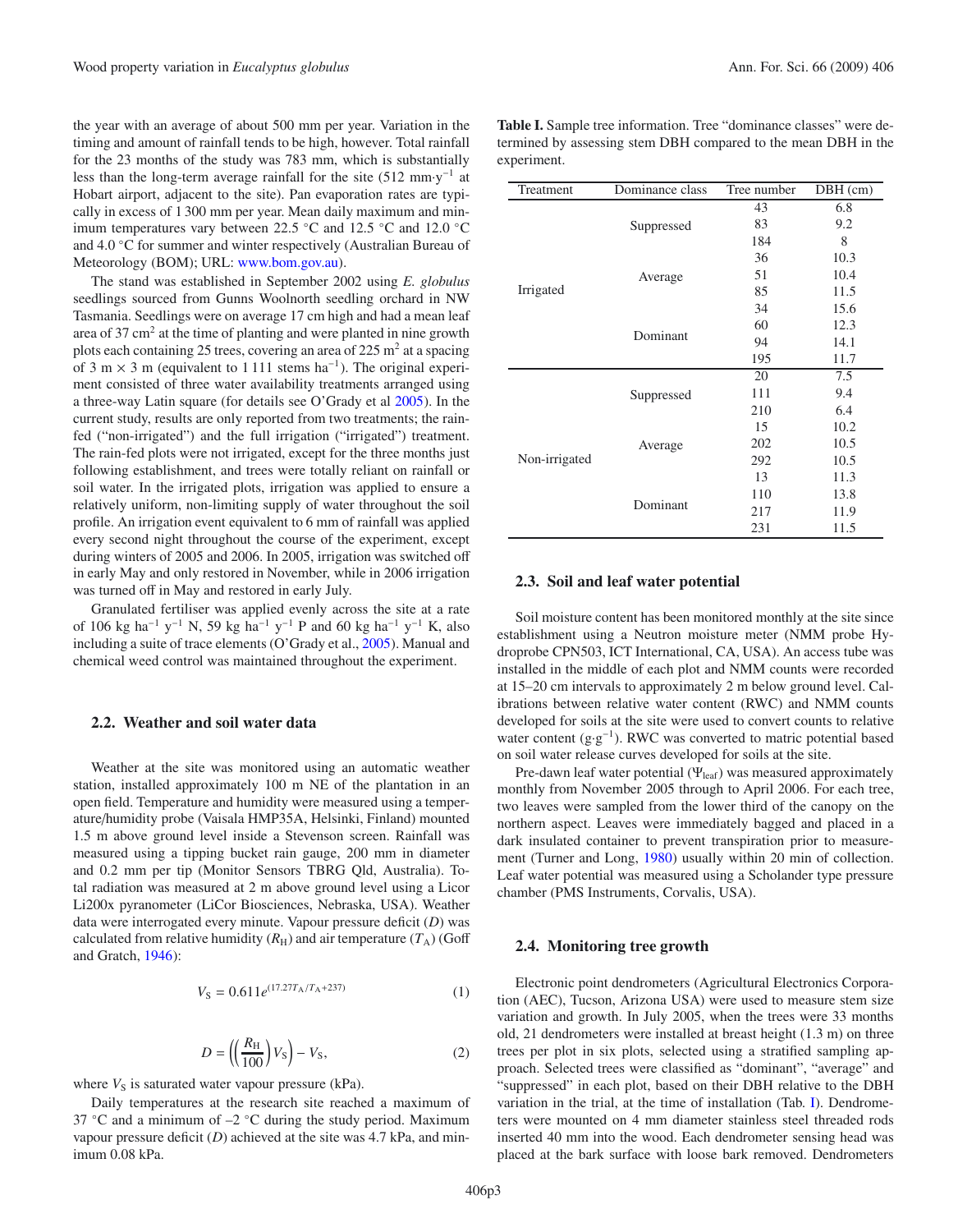were calibrated so that a 4-um change in stem radius corresponded to approximately 1 mV. Radial stem size variation on the northern side of the tree was monitored at 15 min intervals. Data were collected for 23 months, until May 2007.

#### **2.5. Wood sampling and measurements**

In May 2007, a 12 mm diameter core was extracted from each study tree at the point at which the dendrometers were installed using a motorised corer. Cores were treated by replacing water with 100% ethanol in two stages, followed by air-drying (Downes et al., [1997](#page-8-9)). Samples were subsequently prepared for analysis using the Silviscan system (Evans, [1994](#page-8-10); Evans et al., [1995](#page-8-11)). The samples were conditioned to 20 ◦C and 40% relative humidity (RH). Thereafter, each core was cut using a specially designed saw so that the transverse surface was a strip 2 mm wide. Each strip was then polished by sanding with a sequence of graded sanding paper to provide a smooth surface and to maximise contrast between the cell lumen and wall. Samples were again conditioned to 20 ◦C and 40% RH.

Wood density, microfibril angle (MFA), vessel and fibre size and vessel frequency were measured along pith-to-bark wood strips using SilviScan at a radial resolution of 100 µm. Isopycnic angles, which were considered to approximate the ray angle in these trees, were determined for a single sample, which was then used to generate appropriate corrections for the calculation of density and MFA in SilviScan for all samples. The detection and the calculation of vessel dimensions in the SilviScan system is potentially biased towards the detection of larger vessels and this can lead to an overestimate in some cases. Care was taken to minimize this effect in the measurement and analyses of vessel dimensions in this study.

#### **2.6. Re-scaling wood properties data**

When radial stem growth is measured along the same radius from which a wood sample is subsequently taken, it is possible to infer the approximate date of formation of particular radial portions of wood; the wood data (SilviScan profile) and the radial growth data share the axis "distance from bark" (or from pith). This approach, described in Downes et al [\(2004\)](#page-8-5), and used in a small number of studies, such as Wimmer et al. [\(2002](#page-9-3)) and Bouriaud et al. [\(2005](#page-8-4)), is discussed in more detail in a recent review by Drew and Downes [\(2009\)](#page-8-12). For this study, stem radius as measured by dendrometers was corrected for changes in bark and phloem thickness using a value proportionate to stem size in each tree. The calculation assumed a constant rate of bark and phloem production. Net shrinkage that occurred over a period of more than one day was assumed to be zero growth (i.e. no wood was formed). The conditions that prevailed before and when this wood formed can be related to the properties of the wood by rescaling the wood onto a time axis after allowing for differences arising from bark and/or phloem production.

#### **2.7. Calculations and data analysis**

Statistical analyses were undertaken using SPSS 15 for Microsoft Windows (SPSS Inc.). For overall effects between treatments, a *t*test was used. When considering effects over time or assessing treatment differences over specific periods, ANOVA of wood properties was conducted using general linear models (GLM) repeated measures analysis. Generally, DBH and growth rates did not significantly improve model estimates and thus were not considered as covariates in the analyses unless specifically mentioned in the text. When significance is quoted for differences over time, it is calculated with degrees of freedom modified using the Huynh-Feldt statistic, under the assumption that sphericity could not be assumed to be true. Correlations were calculated between monthly means of environmental variables and average properties of wood formed over that month using least squares linear regression and multiple regression analysis.

When lags were considered, it was only for one month, so that, for example, the average density of wood formed this month was compared with the average temperature last month. Average daily rates of fibre production were calculated by dividing the average daily stem growth for each month for each tree by the average radial diameter of the fibres formed over that month. Weighted mean wood density (WMD) was calculated by assigning a factor calculated from the relative cross sectional stem area of wood formed in each radial increment to the wood density measured by SilviScan in of these increments (the larger the area, the higher the contribution of a particular radial segment of wood to overall wood density). For analyses of vessel size and its effects on overall conductivity, vessel radial diameter is raised to the fourth power (Zimmerman, [1983](#page-9-8)). For the analysis of the effect of growth rate, the irrigation treatments were ignored, and two growth rate classes were developed only on the basis of growth rate during the study. Seven trees were allocated to each class (14 in total). Trees whose total radial growth over the study period was less than 21 mm were classed as "slow growing" while trees whose growth was greater than 31 mm were classed as "fast growing". A total of 14 trees were used for these "growth rate class" analyses.

#### **3. RESULTS**

#### **3.1. Stem growth and fibre production rates**

At the start of the study, the average DBH of the trees monitored in the irrigated plots were not significantly higher than in the non-irrigated plots ( $t = 0.795$ ;  $p = 0.439$ ). There was also no difference in the total growth of the trees in the two treatments from August 2005 to May 2007 (*t* = 0.638; *p* = 0.532). During the period May to July 2006, however, when irrigation was temporarily stopped, soil matric potential in the first metre of soil dropped markedly in the previously irrigated plots, resulting in increased water stress in those trees. Over this period, pre-dawn leaf water potential reached a minimum of –1.3 MPa in some trees and the growth increment was significantly  $(t = 3.07; p = 0.003)$  lower in the irrigated trees than in the non-irrigated trees (Fig. [1\)](#page-4-0). The non-irrigated trees also had fibre production rates 1.5 times higher in May and June 2006 than the previously irrigated trees ( $F = 5.0$ ;  $p = 0.040$ ) (Fig. [2\)](#page-5-0). The higher fibre production rates observed in the nonirrigated trees compared to the irrigated trees from November 2006 to February 2007 (Fig. [2\)](#page-5-0) were associated with smaller amounts of daily stem shrinkage, indicating higher levels of diurnally varying drought stress, in the latter treatment. Similarly, the non-irrigated trees were able to spend longer each day in the phase of stem increment from November 2006 to February 2007 than the irrigated trees.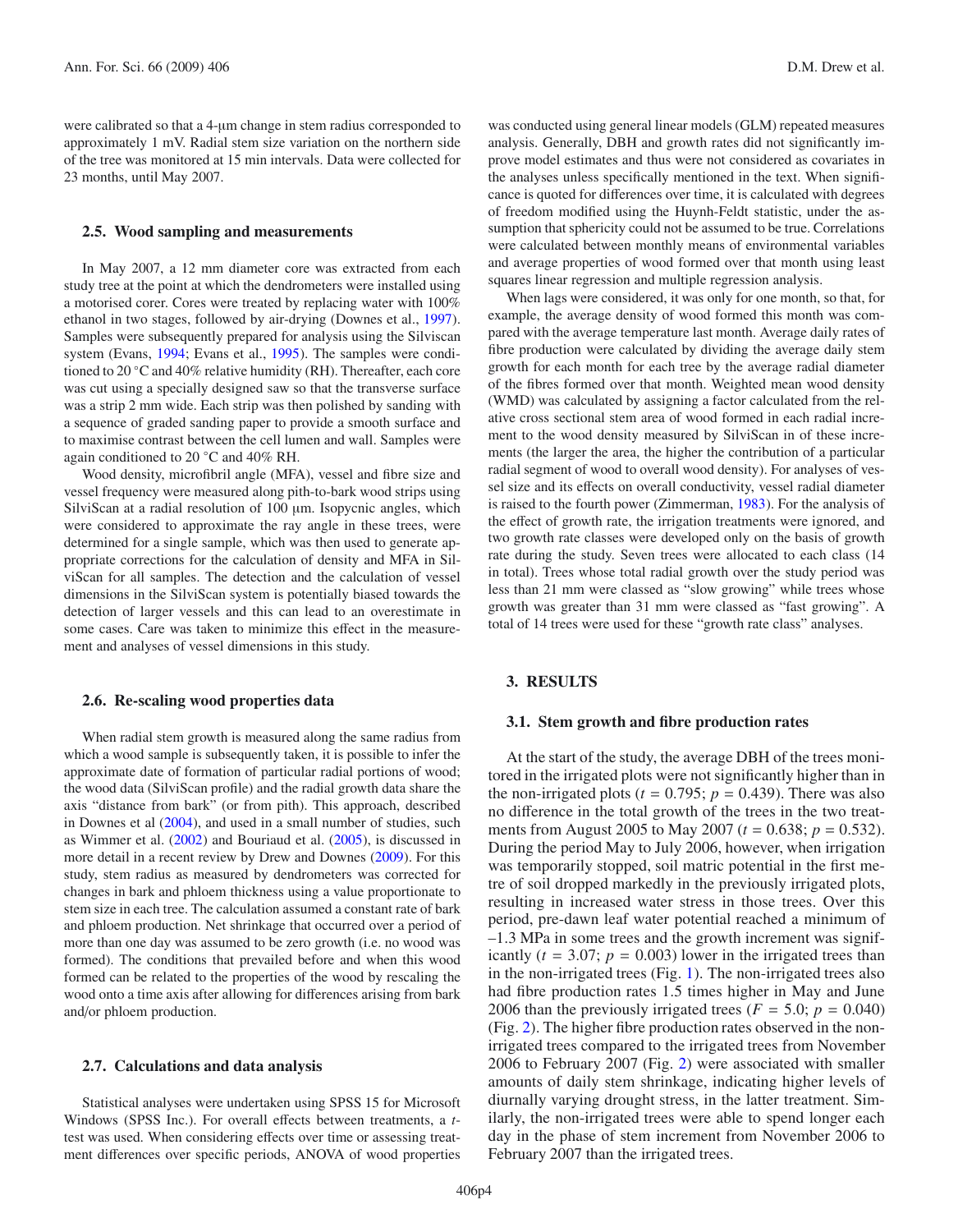<span id="page-4-0"></span>

Figure 1. Daily average cumulative stem radius in the irrigated and non-irrigated trees and average daily temperature at the study site from late-July 2005 to May 2007. The shaded area indicates the period (May to July 2006) during which irrigation was temporarily discontinued in the irrigated treatment, and when the change in stem radius was markedly reduced in those trees.

#### **3.2. Wood density**

There was no overall difference in weighted mean wood density (WMD) between the irrigated and non-irrigated trees  $(t = 0.539; p = 0.598)$  or between the average wood density of slow-growing and fast-growing trees ( $t = 0.841$ ;  $p = 0.416$ ). In both treatments, however, there was significant  $(F = 11.3$ ;  $p < 0.001$ ) month by month variation in density. Over the study period, average wood density of individual trees varied by more than 600 kg m<sup>-3</sup>, between 320 kg m<sup>-3</sup> and 960 kg m<sup>-3</sup> in both treatments.

In the non-irrigated trees, wood density increased markedly in January 2006 as soil matric potential dropped suddenly (Figs. [3a](#page-6-0) and [3b](#page-6-0)). Average density remained high until approximately July, after which it declined significantly until the end of the study period ( $F = 10.4$ ;  $p = 0.006$ ). Although, overall, wood density did not differ between treatments or between slower and faster-growing trees, the density of the wood formed by the previously irrigated trees was significantly  $(F =$ 10.1;  $p = 0.006$ ) higher than the wood formed by the nonirrigated trees in June and July 2006.

#### **3.3. Microfibril angle**

There was no difference in average microfibril angle (MFA) between irrigated and non-irrigated trees  $(t = 1.015; p =$ 0.323), but MFA was significantly  $(t = 2.6; p = 0.020)$  lower in slow-growing trees ( $9.9° \pm 0.7$ ) than in fast-growing trees  $(11.0° \pm 0.6)$ . MFA varied between about 7° and 17° during the study period, during which there was significant  $(F = 14.5)$ ;  $p < 0.001$ ) month by month variation, with a distinct reduction in MFA occurring over the period May to July 2006 in trees where irrigation was temporarily discontinued (Fig. [3c](#page-6-0)). This drop in average MFA was caused by a reduction in MFA variation, with no trees producing MFA over 10.3◦. In the irrigated treatment, MFA also varied significantly  $(F = 6.4; p = 0.045)$ 

by the interaction; growth rate class and month. That is, the effect of environmental variation on MFA variation was not the same in fast and slow growing trees over time. In both treatments there was an overall decline in average MFA over the study period ( $F = 51.8$ ;  $p < 0.001$ ).

#### **3.4. Fibre radial diameter**

The mean fibre radial diameter of the irrigated trees (13.4  $\mu$ m  $\pm$  0.4) was higher than in the non-irrigated trees  $(12.9 \text{ µm} \pm 0.18)$   $(t = 2.04; p = 0.060)$  but there was no difference between mean fibre radial diameter in fast- compared with slow-growing trees ( $t = 0.586$ ;  $p = 0.570$ ). Fibre radial diameter varied between approximately 10  $\mu$ m and 17  $\mu$ m during the study period (Fig. [3d](#page-6-0)). The diameter of fibres formed in the summer of 2006 in the non-irrigated trees dropped as a result of the low soil matric potential in January, while in the irrigated trees the sudden drop in soil matric potential in winter 2006 (due to cessation of irrigation) caused a rapid decline in fibre radial diameter (Fig. [3d](#page-6-0)). From November 2006 to February 2007, when fibre production rates were highest in the non-irrigated trees, fibre radial diameter was significantly higher ( $t = 2.314$ ;  $p = 0.039$ ) in the irrigated trees than in the non-irrigated trees.

#### **3.5. Vessel size and frequency**

There was no difference between the average vessel size  $(t = 0.739; p = 0.471)$  or vessel frequency  $(t = 0.445; p = 0.493)$ 0.662) in irrigated and non-irrigated trees over the study period. However, the fourth power of vessel radius was higher in faster-growing  $(20.8 \pm 4.5 \times 10^6 \text{ µm}^4)$  than in slower-growing trees  $(12.3 \pm 3.0 \times 10^6 \text{ µm}^4)$   $(t = 2.05; p = 0.060)$ . The fast growing trees produced fewer vessels per unit wood area  $(5.2 \pm 0.6$  vessels mm<sup>-2</sup>) than the slow growing trees (6.4  $\pm$ 0.5 vessels mm−2) (*t* = 3.5; *p* = 0.004). Overall, therefore, there was no difference in the average vessel area per unit cross sectional area of wood between fast growing and slow growing trees ( $t = 0.963$ ;  $p = 0.356$ ).

#### **3.6. Environment, growth and wood property relationships**

The average density of wood formed each month was most strongly correlated with mean temperature of that month (Tab. [II\)](#page-7-0). Average density of wood formed each month was explained by a linear model using soil matric potential (significant at  $\alpha = 0.05$  in both treatments) and mean monthly temperature (significant at  $\alpha = 0.05$  in both treatments). More than 65%  $(r = 0.81; p < 0.001)$  and 59%  $(r = 0.77; p = 0.001)$ of the variation was explained by the model in irrigated and non-irrigated trees, respectively. Using rainfall in the models did not improve the prediction significantly. There was also a significant correlation between average daily stem growth rate and MFA in both treatments, but not with wood density (Tab. [II\)](#page-7-0). Fibre radial diameter was significantly correlated with soil matric potential in both treatments (Tab. [II\)](#page-7-0).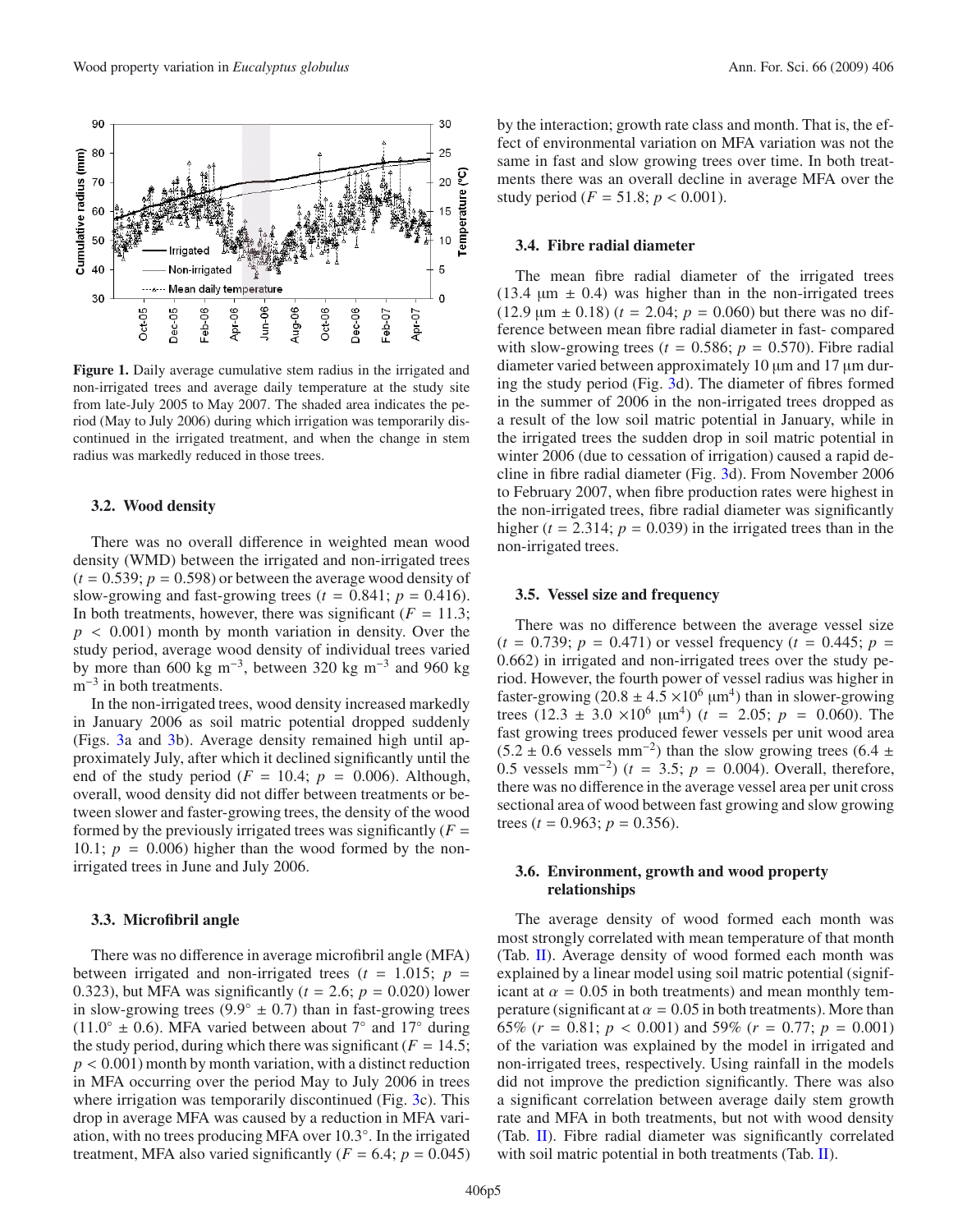<span id="page-5-0"></span>

**Figure 2.** Monthly averaged daily rates of fibre production per radial cell file in the irrigated and non-irrigated trees from July 2005 to May 2007. Bars show mean  $\pm$  standard error.

## **4. DISCUSSION**

The re-scaling of wood properties data from distance to time abscissa was a fundamental part of this research and is of particular importance in species such as *Eucalyptus*, where tree rings are typically not formed annually and have little use in dating wood (Leal et al., [2003\)](#page-8-7). The re-scaling in this study was achieved using high resolution stem growth data (daily averaged measurements). However, the resolution at which it is possible to re-scale wood properties does not necessarily need to be so precise. It is possible to achieve equally successful re-scaling even when measuring stem growth lower temporal resolution than daily (e.g. Watt et al. [\(2005](#page-9-9)), who measured growth monthly). Actual cell production and irreversible expansion can be considered "real growth", but this is not all that is measured by a dendrometer positioned against a tree stem. The resolution of the re-scaling approach is limited by more than one source of stem size variation. First, daily stem expansion consists partly of a hydration event which, although most likely associated with actual wood production, does not consist entirely thereof. Second, although corrections were made in this study for changes in bark thickness, a certain ambiguity in the re-scaling process will also result from this change in tissue width external to the xylem.

Therefore, the approach taken here is designed as a means of obtaining an approximation of the date of formation of successive wood segments for each tree, acknowledging the errors introduced from daily stem hydration and changes in bark thickness. It is assumed, however, that when averaging over multiple trees, the ability to detect responses over relatively short period (in the order of a few days, rather than a single day) is reasonable, and can provide robust insights. It also has the advantage of providing concomitant high resolution information on stem size variation, which can be useful in gaining insight into continuous changes in cambial activity (Deslauriers et al., [2007](#page-8-13)). As such, if the inherent errors in the approach are acknowledged, and inferences made at a realistic

level of precision, the technique can be considered of great use in trees where no clear growth rings are produced.

## **4.1. The e**ff**ect of the onset of drought on wood property variation**

Because the site had a relatively shallow water table, the non-irrigated trees did not show signs of severe drought stress during the study period. Furthermore, the irrigation treatments had little effect on either overall stem growth or wood property variation. There was evidence that the irrigated trees maintained a higher fibre radial diameter than the non-irrigated trees, and fibre radial diameter declined in the non-irrigated trees in the summer of 2006 when temperatures and humidity were high. However, it was during the period when irrigation was discontinued that the largest differences were observed in both stem growth rates (Drew et al., [2008](#page-8-0)) and wood properties between the two treatments.

The trees growing under the different irrigation treatments can be expected to have employed different physiological and morphological strategies to cope with their particular water availability regimes. Irrigated trees in this study maintained higher canopy conductance (O'Grady et al., [2008\)](#page-9-0) and most likely had shallower root systems (Moroni et al., [2003\)](#page-9-10), making them more vulnerable to drought than the non-irrigated trees. Over the winter period, when irrigation was temporarily discontinued, trees in the irrigated treatments exhibited marked declines in leaf water potential (Drew et al., [2008\)](#page-8-0) and significant reductions in growth rates, or no growth at all. In contrast, trees in the non-irrigated treatments, showed little change in growth rate over this period. On several occasions during this period, the previously irrigated trees experienced a net shrinkage over a number of days, as the stems were unable to expand during the night-time recovery period to reach the previous maximum diameter (Drew et al., [2008\)](#page-8-0)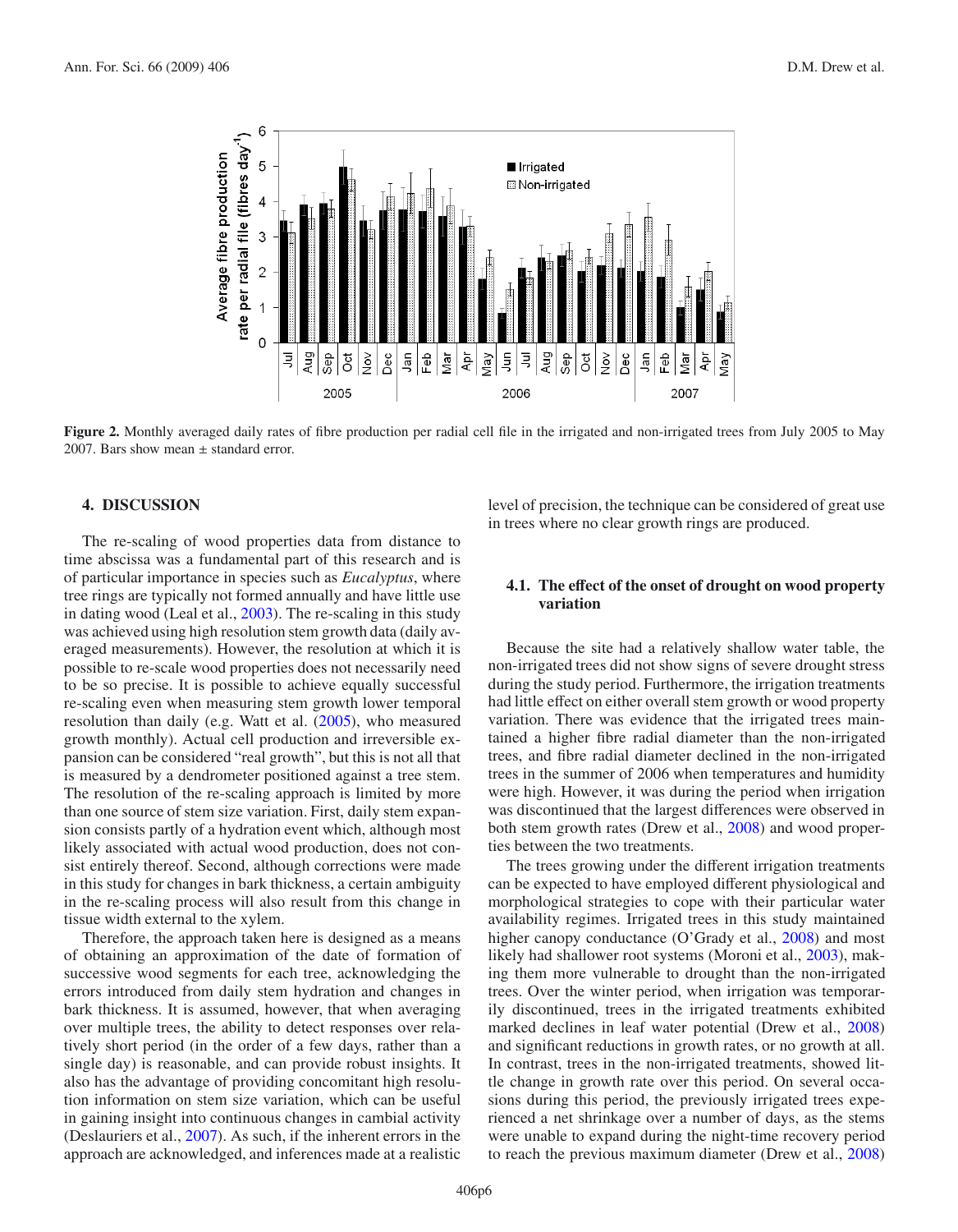

<span id="page-6-0"></span>**Figure 3.** Monthly averaged soil matric potential and re-scaled average wood properties in the irrigated and non-irrigated plots from July 2005 to May 2007. Soil matric potential reached a minimum in summer 2006 in the non-irrigated trees and in winter 2006 in the irrigated trees (a). Wood density increased in response to high water deficits in non-irrigated trees in summer 2006 and in irrigated trees in winter 2006 (b). Microfibril angle declined in winter 2006 in irrigated trees and increased in late 2006/early 2007 in non-irrigated trees (c). Fibre radial diameter decreased in non-irrigated trees in summer 2006 and in irrigated trees in winter 2006 (d). Bars/points show mean ± standard error.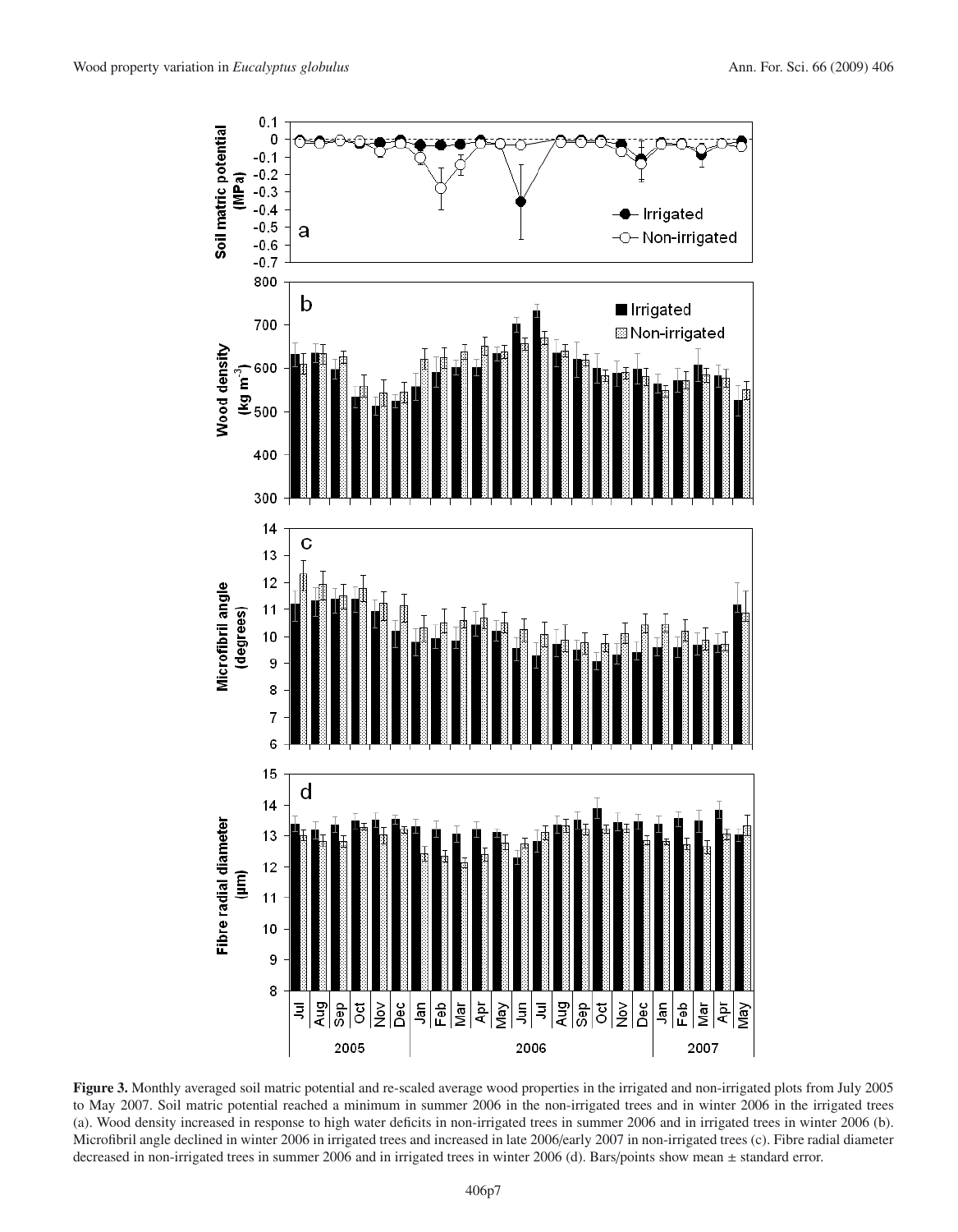| Treatment     | Independent variable                   | Wood density | <b>MFA</b> | Fibre radial diameter | Vessel transverse area |
|---------------|----------------------------------------|--------------|------------|-----------------------|------------------------|
|               | Average soil matric potential          | 0.11         | $-0.37$    | $-0.45*$              | $-0.60$ **             |
| Irrigated     | Average soil matric potential (lagged) | 0.22         | $-0.45*$   | $-0.43$               | $-0.12$                |
|               | Total rainfall                         | $-0.35$      | 0.08       | 0.23                  | 0.01                   |
|               | Total rainfall (lagged)                | $-0.59$ **   | 0.34       | 0.40                  | $-0.20$                |
|               | Average temperature                    | $-0.76$ **   | $-0.04$    | 0.11                  | $-0.31$                |
|               | Average temperature (lagged)           | $-0.56$ **   | $-0.01$    | 0.07                  | $-0.34$                |
|               | Average net daily stem growth          | $-0.03$      | $0.60**$   | 0.32                  | 0.38                   |
|               | Average net daily stem growth (lagged) | $-0.13$      | $0.62**$   | 0.19                  | 0.17                   |
|               | Total solar radiation                  | $-0.60**$    | $-0.17$    | $0.41*$               | $-0.04$                |
|               | Total solar radiation (lagged)         | $-0.61**$    | $-0.12$    | 0.14                  | $-0.27$                |
|               | Average soil matric potential          | $-0.02$      | $-0.12$    | $-0.55*$              | $-0.41$                |
| Non-irrigated | Average soil matric potential (lagged) | 0.21         | $-0.04$    | $-0.60**$             | $-0.48*$               |
|               | Total rainfall                         | $-0.42*$     | 0.31       | 0.18                  | 0.25                   |
|               | Total rainfall (lagged)                | $-0.60**$    | 0.17       | 0.12                  | $-0.09$                |
|               | Average temperature                    | $-0.69$ **   | $-0.14$    | $-0.19$               | $-0.31$                |
|               | Average temperature (lagged)           | $-0.41$      | $-0.21$    | $-0.50*$              | $-0.70$ **             |
|               | Average net daily stem growth          | $-0.19$      | $0.54**$   | $-0.08$               | $-0.12$                |
|               | Average net daily stem growth (lagged) | $-0.14$      | $0.51*$    | $-0.45*$              | $-0.34$                |
|               | Total solar radiation                  | $-0.59**$    | $-0.20$    | 0.00                  | 0.07                   |
|               | Total solar radiation (lagged)         | $-0.56$ **   | $-0.11$    | $-0.32$               | $-0.39$                |

<span id="page-7-0"></span>Table II. Spearman rank correlation matrix for monthly averaged wood properties and monthly averaged or summed environmental variables.

\* Significant at  $p < 0.05$ ; \*\* significant at  $p < 0.01$ ;  $N = 20-23$ .

and it is likely that the cambial zone would have become inactive at this time, even exhibiting signs of dormancy (Drew and Pammenter, [2007\)](#page-8-6).

Xylem water potential is often the most critical determinant of cell growth in the cambial zone (Kozlowski et al., [1991\)](#page-8-14). Thus as soil matric potential and leaf water potential declined, radial cell growth in the zone of enlargement was impeded. Accordingly, fibre radial diameter was reduced by more than 8% from pre-May values when irrigation ceased. In the nonirrigated trees, fibre diameter was 12% lower in February 2006 (when temperature and vapour pressure deficit peaked at the site) than the maximum fibre diameter measured in November 2005. In both cases these smaller fibres contributed to significant increases in wood density. However, provided severe damage is not done to living cells, an increase in water availability following a period of drought will quickly result in the resumption of cell radial expansion. In this study it was evident that *E. globulus* trees can respond rapidly to changing conditions. The increment phase of the daily pattern of stem size variation became evident again as soon as irrigation was resumed (Drew et al., [2008\)](#page-8-0). Concurrently, fibre radial diameter in the wood increased, and wood density decreased. Enhanced fibre expansion does not always relate to rates of fibre production, however. From November 2006 to February 2007, although the non-irrigated trees had smaller fibres than the irrigated trees, they produced significantly more fibres. Although irrigation was being maintained at the time, soil matric potential declined in November and December 2006 in both irrigated and non-irrigated treatments. In addition, stem shrinkage was higher in irrigated trees than in non-irrigated trees, indicating higher levels of drought stress in the former case, even with regular irrigation. This suggests that under these conditions, the irrigated trees were allocating water resources to

growing larger fibres as opposed to producing greater numbers of fibres. This was opposite to the strategy employed by the non-irrigated trees, in which daily stem shrinkage, and probably levels of drought stress, were less marked.

MFA showed a distinct decrease over the period May to July 2006 in the irrigated trees, and in late January in the non-irrigated trees, in both cases as a function of the direct and indirect effects of drought stress, similar to findings in *E. nitens* (Wimmer et al., [2002\)](#page-9-3). Previous research strongly suggests that the orientation of microfibrils in the primary and secondary cell wall is controlled by microtubule arrays (Qiu et al., [2008](#page-9-11)), likely in conjunction with complex interactions with scaffold proteins (Mellerowicz and Sundberg, [2008](#page-9-12)). If the microtubule-microfibril interaction determines MFA, the change in orientation of MFA in the secondary wall is likely also due to changes in the arrangement of microtubule arrays known to occur radially and seasonally in the cambium (Chaffey et al., [1998\)](#page-8-15). The reduction in the angle of the microfibrils is probably driven by the influence of internal and external stimuli on MT orientation (Schopfer, [2006\)](#page-9-13), including temperature, osmotic and drought stress and the related action of hormones like ethylene and abscisic acid (ABA) (Wasteneys, [2004\)](#page-9-14).

## **4.2. Density and MFA models based on temperature and soil water content**

Overall, variation in wood density at this site over the two years of the study was driven predominantly by two environmental variables, temperature and soil moisture availability. Microfibril angle, on the other hand, correlated strongly with soil matric potential, but not with temperature. There was also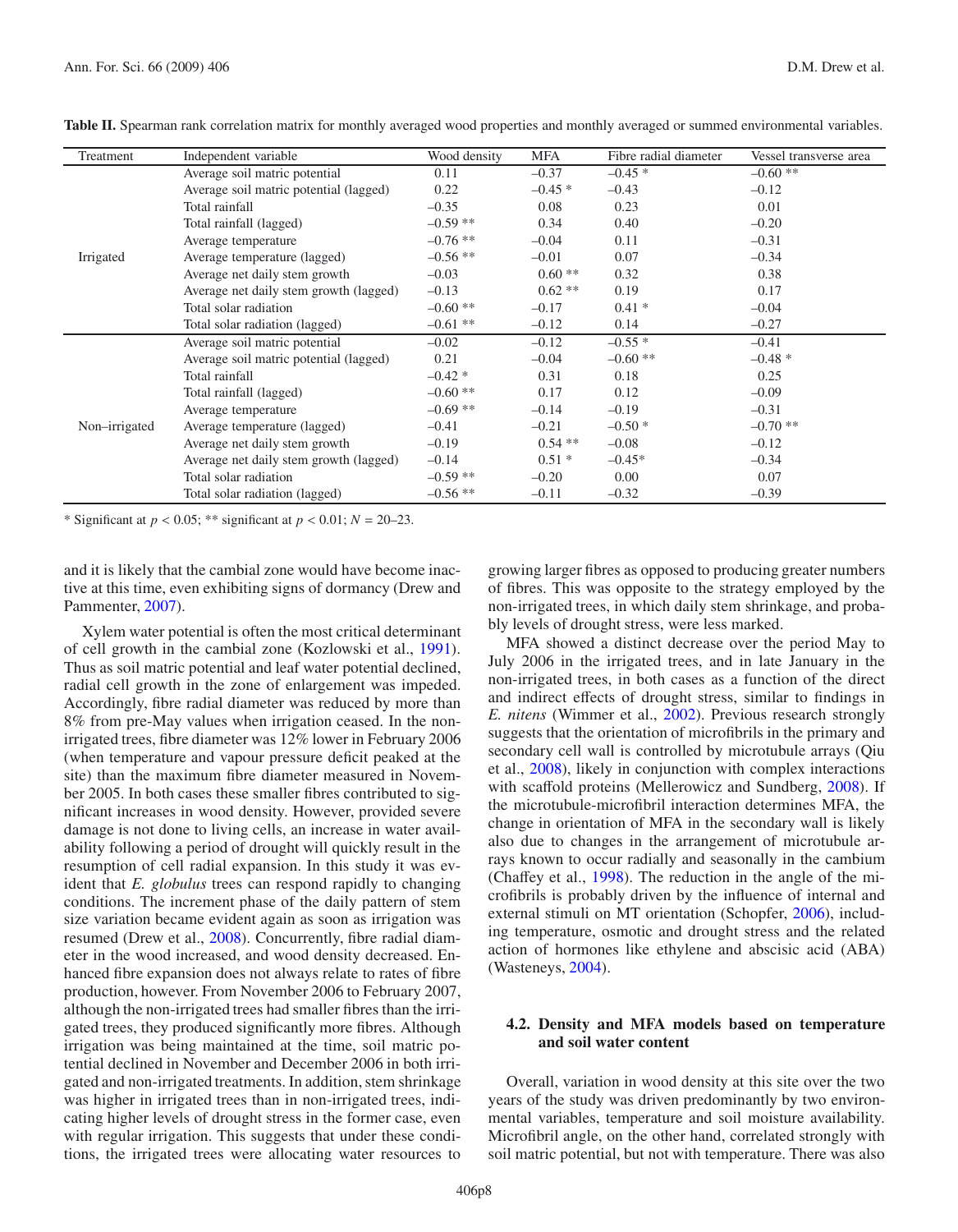a significant correlation between MFA and stem growth rates, which is not unexpected since high MFA is typically associated with juvenile wood, compared to mature wood when growth rates are slower, and early wood, compared to latewood where, again, growth rates are slower (Barnett and Bonham, [2004\)](#page-8-16).

## **4.3. Wood properties in slow and fast growing trees**

In the present study, fast growing trees had fewer and larger vessels than slow growing trees. These results add credence to the hypothesis presented by Tyree [\(2003\)](#page-9-15) that smaller, slowergrowing ("suppressed") trees have lower overall water conductivity, thus taking longer to recover from low water potential each day, and reducing growth overall (Drew et al., [2008](#page-8-0)). There was no evidence of any difference in wood density or fibre radial diameter between slow and fast growing trees, however.

Microfibril angle was lower in slow growing trees than in fast growing trees. This contrasts with findings of Wimmer et al. [\(2008\)](#page-9-16) who reported higher average MFA at slowgrowing compared to fast-growing *E. globulus* sites in Tasmania. In that study, the difference was probably a function of earlywood/latewood effects. The poor site was particularly dry in summer, so that the wood was dominated by high MFA spring-formed wood. In contrast, the high potential site experienced better summer-autumn rainfall, and produced lower MFA latewood. This emphasizes the complexity in generalisations of the environment vs. MFA relationship and the need for further research.

## **5. CONCLUSIONS**

In this study, insights into the effects of changing environmental conditions on wood properties in *E. globulus* were possible because of the use of stem growth data to "re-scale" the wood properties data. Decreased water availability resulted in marked increases in wood density and decreases in fibre radial diameter. When water availability was not limiting, wood density in *E. globulus* was positively correlated with temperature. Microfibril angle (MFA) was not affected by temperature, but was driven mainly by fluctuations in site water availability. Reduced water availability resulted in reduced MFA, probably modulated by changes in growth rate, with lower MFA generally occurring in slower growing trees. Slower growing trees had a larger number of vessels per unit area but the average vessel diameter (to the fourth power) was lower than in faster growing trees providing support for the Tyree [\(2003\)](#page-9-15) hypothesis that high conductance is necessary for maintaining high growth rates.

**Acknowledgements:** The authors would like to thank Charles and Robin Lewis of Milford Farm for their continued support of the research at the Pittwater research site. A.P. O'Grady was funded by an ARC Linkage grant (LP0454287) and D. Drew was funded partly by Monash Research Graduate School (MRGS). Grateful thanks to Dr. Rob Evans for his assistance with the processing of the SilviScan data and Ms. Sharee Harper and Mr David Menz for help in sample processing. Also thanks to Dr. Michael Battaglia and Dr Patrick Baker for their support, and to the anonymous reviewers for helpful and constructive comments and suggestions.

## **REFERENCES**

- <span id="page-8-16"></span>Barnett J.R. and Bonham V.A., 2004. Cellulose microfibril angle in the cell wall of wood fibres. Biol. Rev. 79: 461–472.
- <span id="page-8-4"></span>Bouriaud O., Leban J.-M., Bert D., and Deleuze C., 2005. Intra-annual variations in climate influence growth and wood density of Norway spruce. Tree Physiol. 25: 651–660.
- <span id="page-8-2"></span>Chaffey N., 2002. Why is there so little research into the cell biology of the secondary vascular system of trees? New Phytol. 153: 213–223.
- <span id="page-8-15"></span>Chaffey N., Barlow P.W., and Barnett J.R., 1998. A seasonal cycle of cell wall structure is accompanied by a cyclical rearrangement of cortical microtubules in fusiform cambial cells within taproots of *Aesculus hippocastanum*. New Phytol. 139: 623–635.
- <span id="page-8-3"></span>Cosgrove D.J., 1986. Biophysical control of plant cell growth. Annu. Rev. Plant Physiol. 37: 377–405.
- <span id="page-8-13"></span>Deslauriers A., Anfodillo T., Rossi S., and Carraro V., 2007. Using simple causal modeling to understand how water and temperature affect daily stem radial variation in trees. Tree Physiol. 27: 1125–1136.
- <span id="page-8-9"></span>Downes G.M., Hudson I., Raymond C.A., Dean G.H., Michell A.J., Schimleck L.R., Evans R., and Muneri A., 1997. Sampling plantation eucalypts for wood and fibre properties, CSIRO Publishing, Melbourne.
- <span id="page-8-5"></span>Downes G.M., Wimmer R., and Evans R., 2004. Interpreting sub-annual wood property variation in terms of stem growth, in: Schmitt U., Ander P., Barnett J.R., Emons A.M.C., Jeronimidis G., Saranpaä P., and Tschegg S. (Eds.), Wood fibre cell walls: methods to study their formation, structure and properties, Swedish university of Agr. sciences, Dept. of Wood Science, pp. 267–283.
- <span id="page-8-12"></span>Drew D.M. and Downes G.M., 2009. The use of precision dendrometers in research on daily stem size and wood property variation: a review. Dendrochronologia (in Press).
- <span id="page-8-0"></span>Drew D.M., O'Grady A.P., Downes G.M., Read J., and Worledge D., 2008. Daily patterns of stem size variation in irrigated and nonirrigated *Eucalyptus globulus* Tree Physiol. 28: 1573–1581.
- <span id="page-8-6"></span>Drew D.M. and Pammenter N.W., 2007. Developmental rates and morphological properties of fibres in two eucalypt clones at sites differing in water availability. Southern Hemisphere Foresty Journal 69: 71–79.
- <span id="page-8-10"></span>Evans R., 1994. Rapid measurement of the transverse dimensions of tracheids in radial wood sections from *Pinus radiata*. Holzforschung 48: 168–172.
- <span id="page-8-11"></span>Evans R., Downes G.M., Menz D., and Stringer S., 1995. Rapid measurement of variation in tracheid transverse dimensions in a radiata pine. Appita J. 48: 134–138.
- <span id="page-8-8"></span>Goff G.A. and Gratch S., 1946. Smithsonian meteorological tables. Trans. Am. Soc. Ventilation Eng. 52: 95.
- <span id="page-8-14"></span>Kozlowski T.T., Kramer P.J., and Pallardy S.G., 1991. The physiological ecology of woody plants, Academic press, San Diego.
- <span id="page-8-1"></span>Larson P., 1994. The vascular cambium: development and structure, Springer-Verlag, New York.
- <span id="page-8-7"></span>Leal S., Pereira H., Grabner M., and Wimmer R., 2003. Clonal and site variation of vessels in 7-year-old *Eucalyptus globulus*. IAWA J. 24: 185–195.